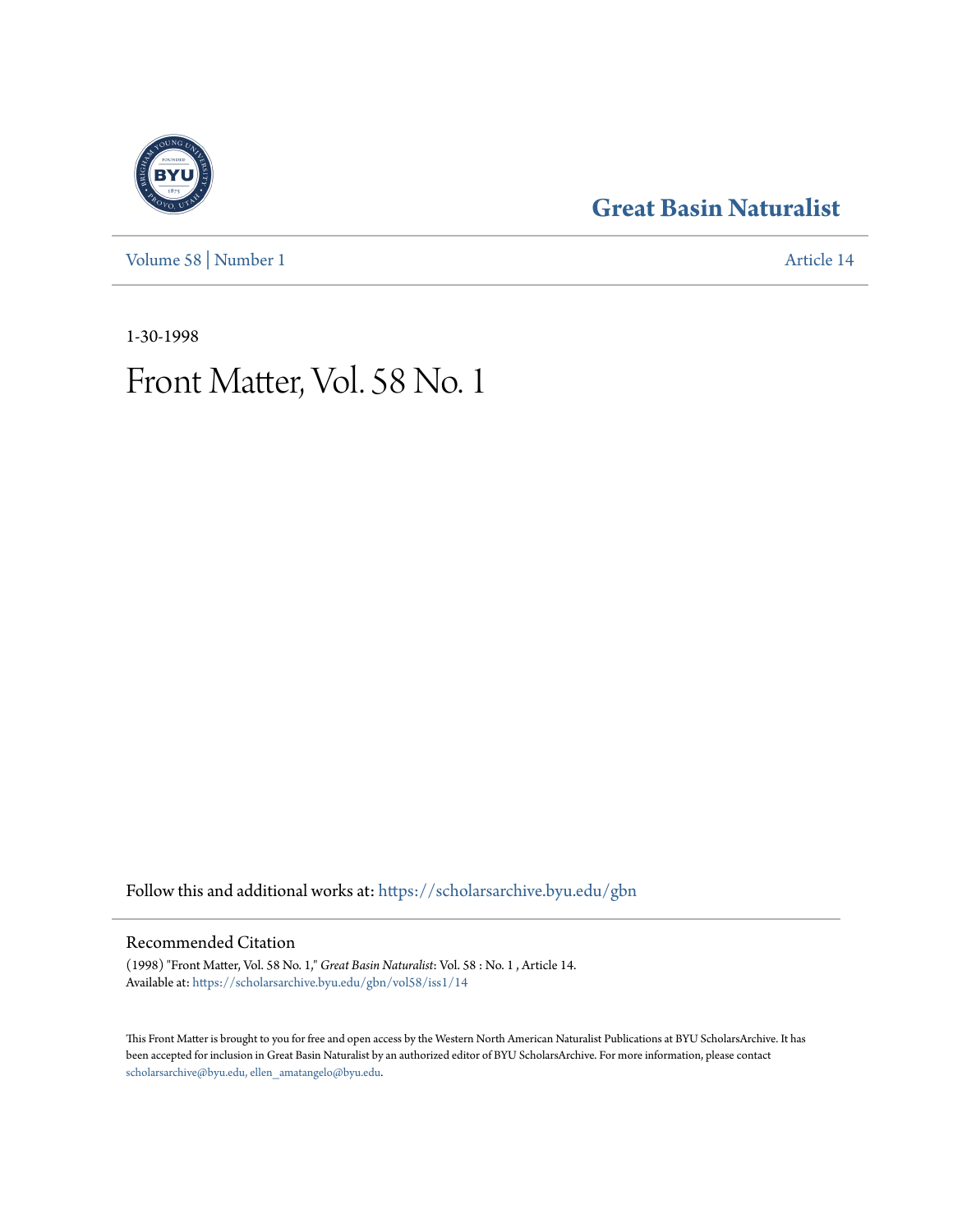# MCZ<br>L:BRARY MAR 10 1938 T E  $\mathbf{H}$ HARVARD<br>UNIVERSITY **GREAT BASIN** NATURALIST

 $22$ 



VOLUME 58 Nº 1 - JANUARY 1998

**BRIGHAM YOUNG UNIVERSITY**